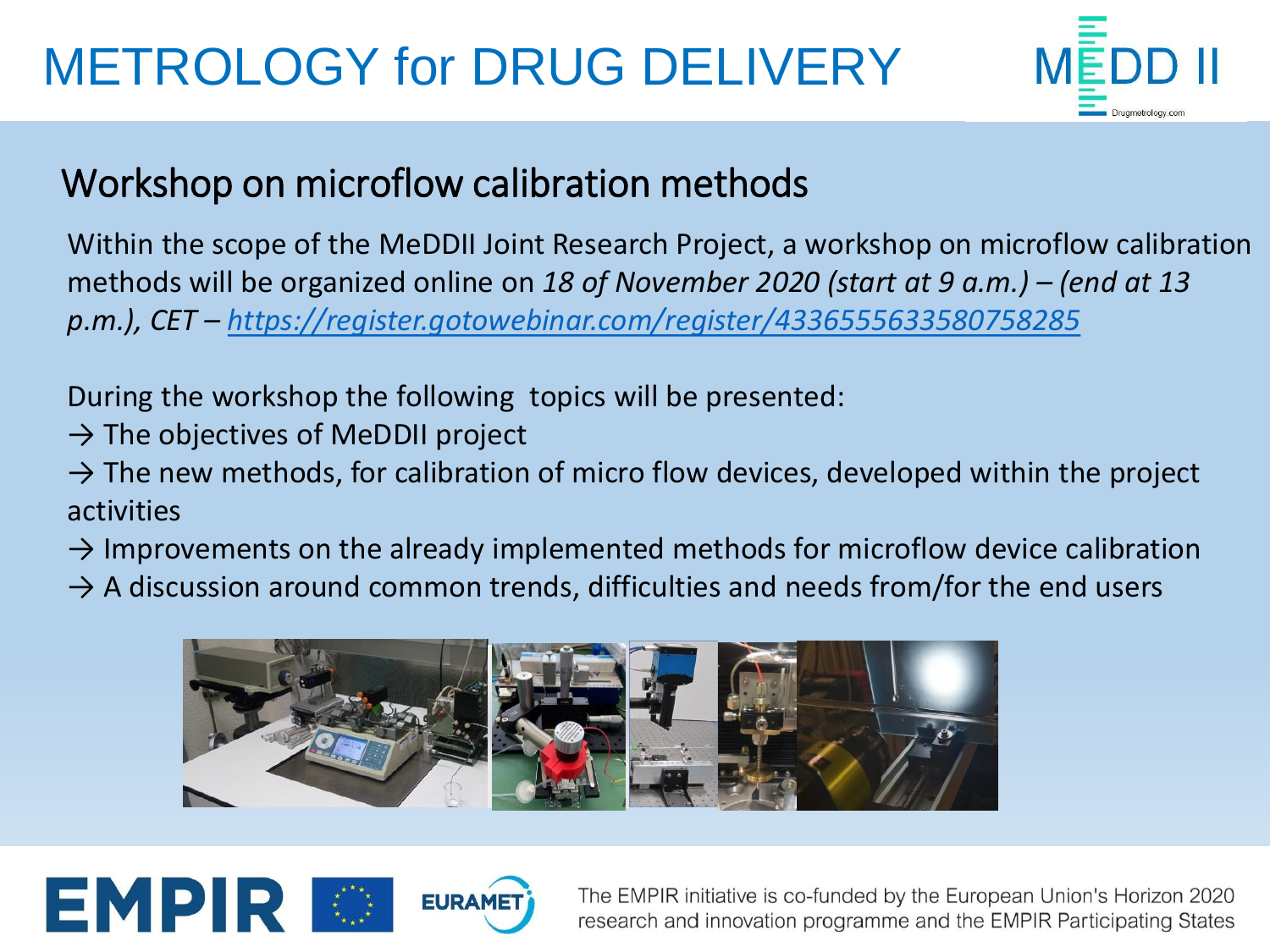## **Agenda**



| <b>Start time</b> | <b>Presentation title</b>      | <b>Speaker, Company, Country</b>  |
|-------------------|--------------------------------|-----------------------------------|
| 09:00             | Introduction to project MeDDII | Elsa Batista, IPQ, Portugal       |
| 09:45             | <b>Gravimetric method</b>      | Anders Niemann, DTI, Denmark      |
| 10:30             | <b>Optical methods</b>         | Florestan Ogheard, CETIAT, France |
| 11:15             | µPIV methods                   | Sabrina Kartmann, Hahn-           |
|                   |                                | Schickard, Germany                |
| 12:00             | Displacement methods           | Hugo Bissig, METAS, Switzerland   |
| 12:45             | <b>Discussion</b>              | All                               |
| 13:00             | End of the workshop            |                                   |

Time slots for speakers include 30 minutes presentation and 15 minutes for discussion/questions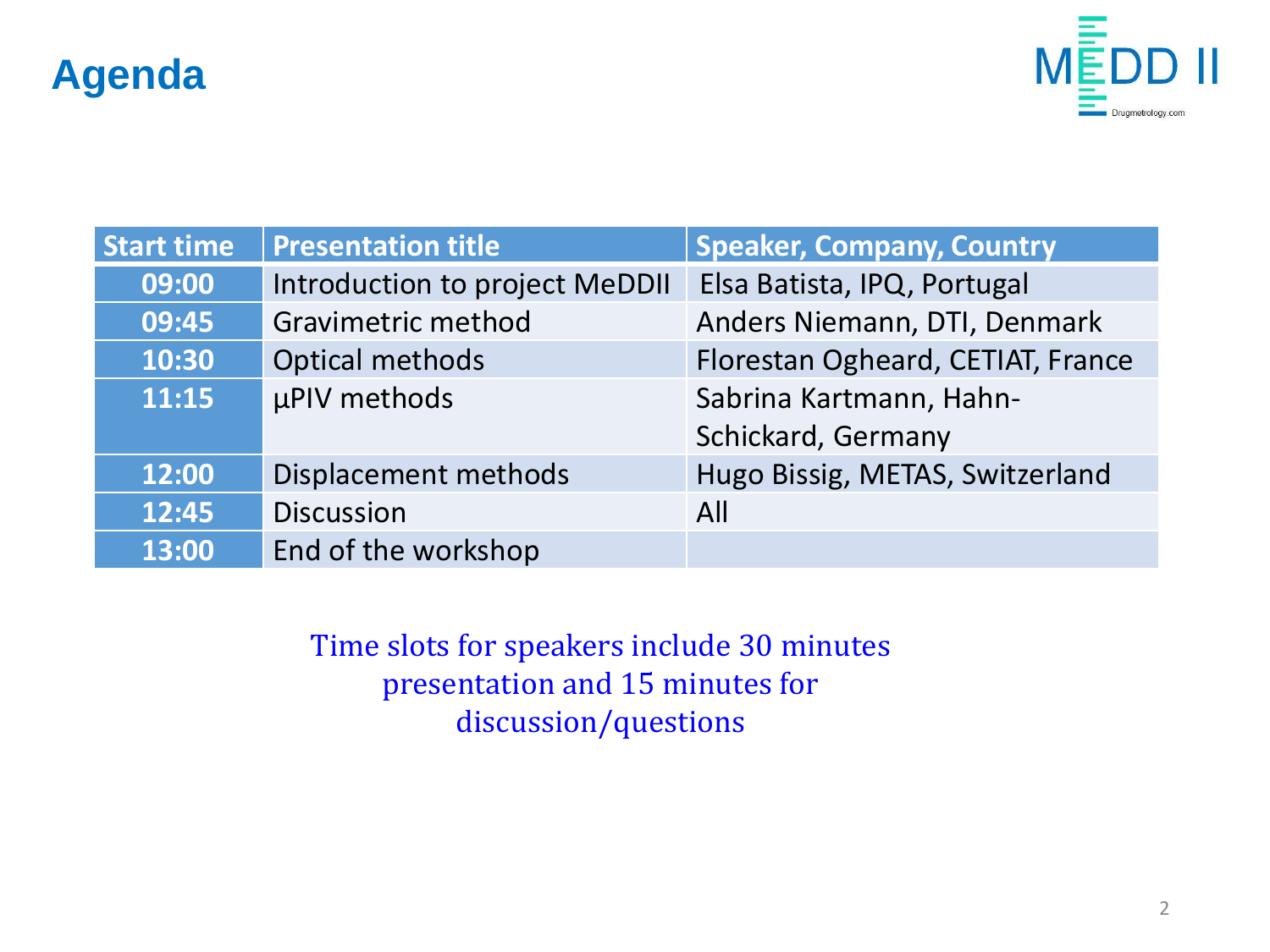